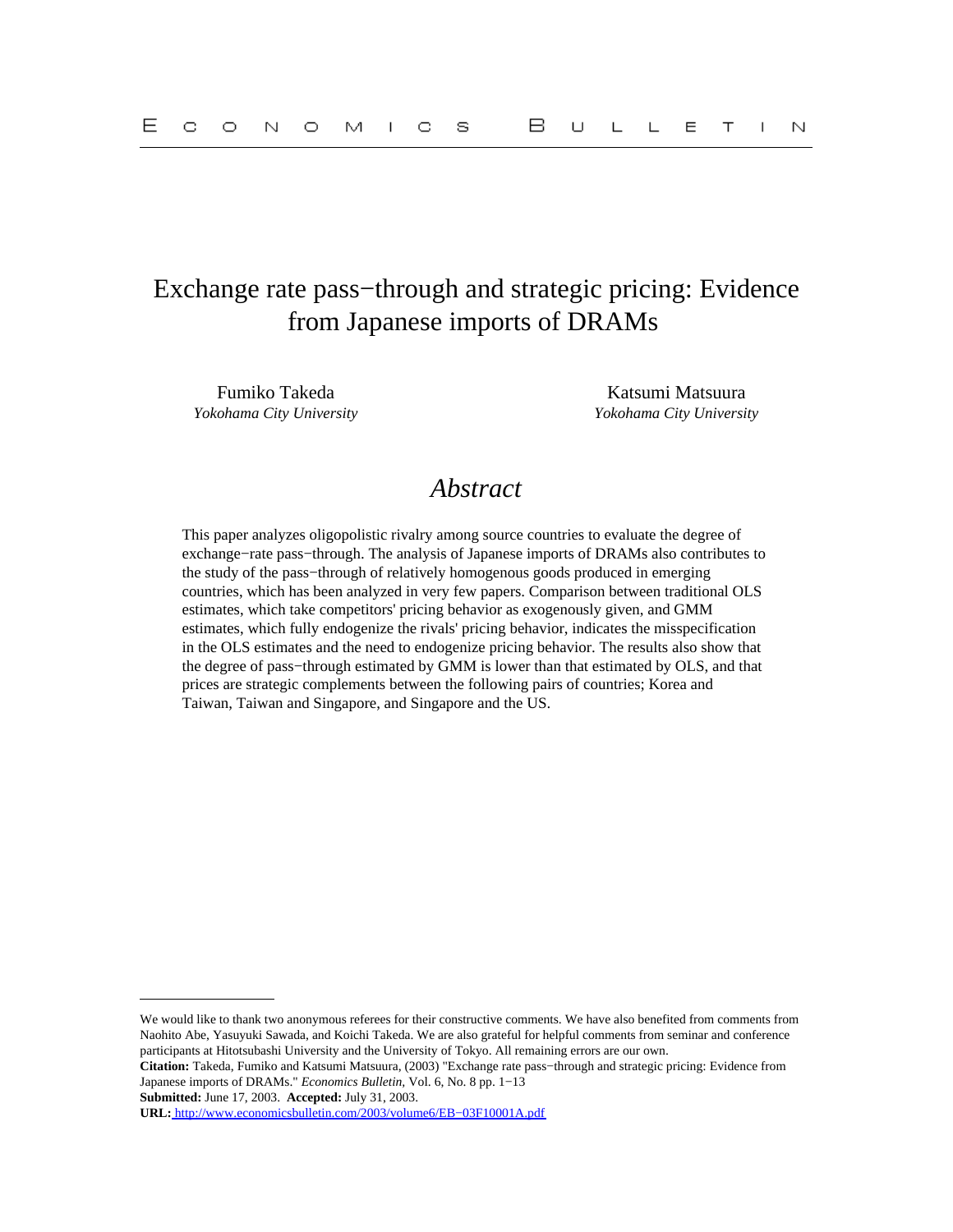## 1 Introduction

The purpose of this paper is to investigate how the strategic behavior of producers affects exchange rate pass-through in the presence of oligopolistic competition. In a seminal paper on the relationship between exchange rate fluctuations and goods prices, Dornbusch (1987) presents a model to show that oligopolistic firms set prices that do not fully reflect exchange rate fluctuations, by taking competing firms' behavior into account. There are several empirical papers in the passthrough literature that examine the effect of rivalry on pass-through. However most of these papers use single-equation estimation methods and do not include analysis of pricing interactions among rivals.<sup>1</sup>

Recently, Gross and Schmitt (2000) have analyzed the relationship between exchange rate pass-through and strategic pricing in an oligopolistic market by using 3SLS to examine the Swiss automobile market. Their results show that the degree of pass-through is relatively low compared to other studies, which do not endogenize rivals' pricing behavior. Our research is based on the results of Gross and Schmitt's findings, but more explicitly compares traditional OLS estimates, which take competitors' pricing behavior as exogenously given, and GMM estimates which fully endogenize the rivals' pricing behavior. Our results indicate the misspecification in the OLS estimates and the need to endogenize pricing behavior.

Another aim of this paper is to investigate exchange rate pass-through of homogenous goods in emerging countries, which has been analyzed in very few papers.<sup>2</sup> These studies show that the estimated degree of pass-through is lower than that of advanced countries. This is because emerging countries have very little control over the price at which they sell their commodities and therefore exchange

<sup>1</sup>For example, Feenstra (1989) uses the competing price of imports to control for domestic competition in his study of Japanese automobile exports to the US. Feenstra, Gagnon, and Knetter (1996) construct aggregate prices for competitors to control for substitute products. However, these two studies do not analyze how prices in a market interact following an exchange rate shock. Studies on the pricing of producers from emerging countries, which are shown in Table 1, also take exchange rates or prices of rivals as exogenously given.

<sup>2</sup>See Table 1 for example.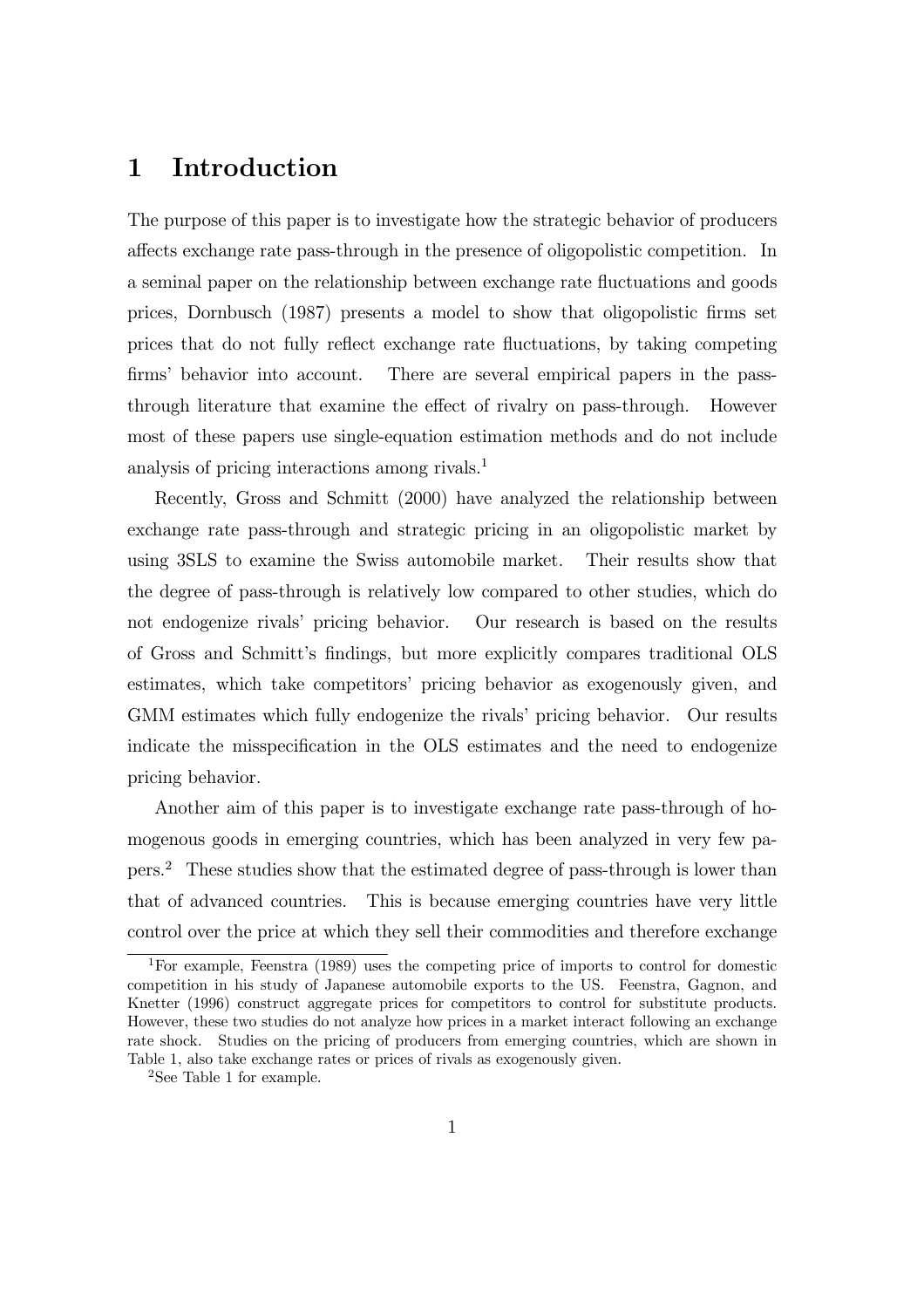rate changes may be of little relevance in determining the price of these commodities.<sup>3</sup> Unlike Gross and Schmitt, who investigate the automobile industry, in which goods are horizontally-differentiated across producers, we examine dynamic random access memories (DRAMs, thereafter), which are homogenous within a generation but are differentiated between generations.<sup>4</sup>

Analysis of Japanese imports of DRAMs shows that two of four OLS estimates, in which rivals' prices are exogenously given, contain misspecifications, while GMM estimates, which endogenize rivals' prices, satisfies the overidentification test. These results indicate the need to endogenize rivals' pricing behavior for more accurate estimates of the degree of pass-through. The degree of passthrough is lower in the GMM estimates than in the OLS estimates. That is, taking price interdependence into account lowers the degree of pass-through in a competitive oligopolistic market. Prices are strategic complements between the following pairs of countries: Korea and Taiwan, Taiwan and Singapore, and Singapore and the US.

The rest of the paper is organized as follows. Section 2 presents an oligopolistic competition model in which two producers of DRAMs compete against each other in the Japanese market. Section 3 describes the dataset and presents empirical implementation. Finally, concluding remarks are provided in Section 4.

### 2 The model

The goal of the empirical section of this paper is to investigate pass-through relationships in an oligopoly setting. Its aim is not to test a particular theory but to estimate short-term degrees of exchange rate pass-through as well as price interdependence among sellers. Hence we consider a duopoly situation in which representative producers of DRAMs from different source countries compete against

<sup>3</sup>For example, in his comments on Hooper and Mann (1989), Tobin observes that a country such as Korea and Taiwan sells at a price over which it has very little control.

<sup>4</sup>DRAMs are classified into generation according to their storage capacity in terms of Binary Information Units (bits). Technical progress in the industry is characterized by increases in a chip's memory capacity.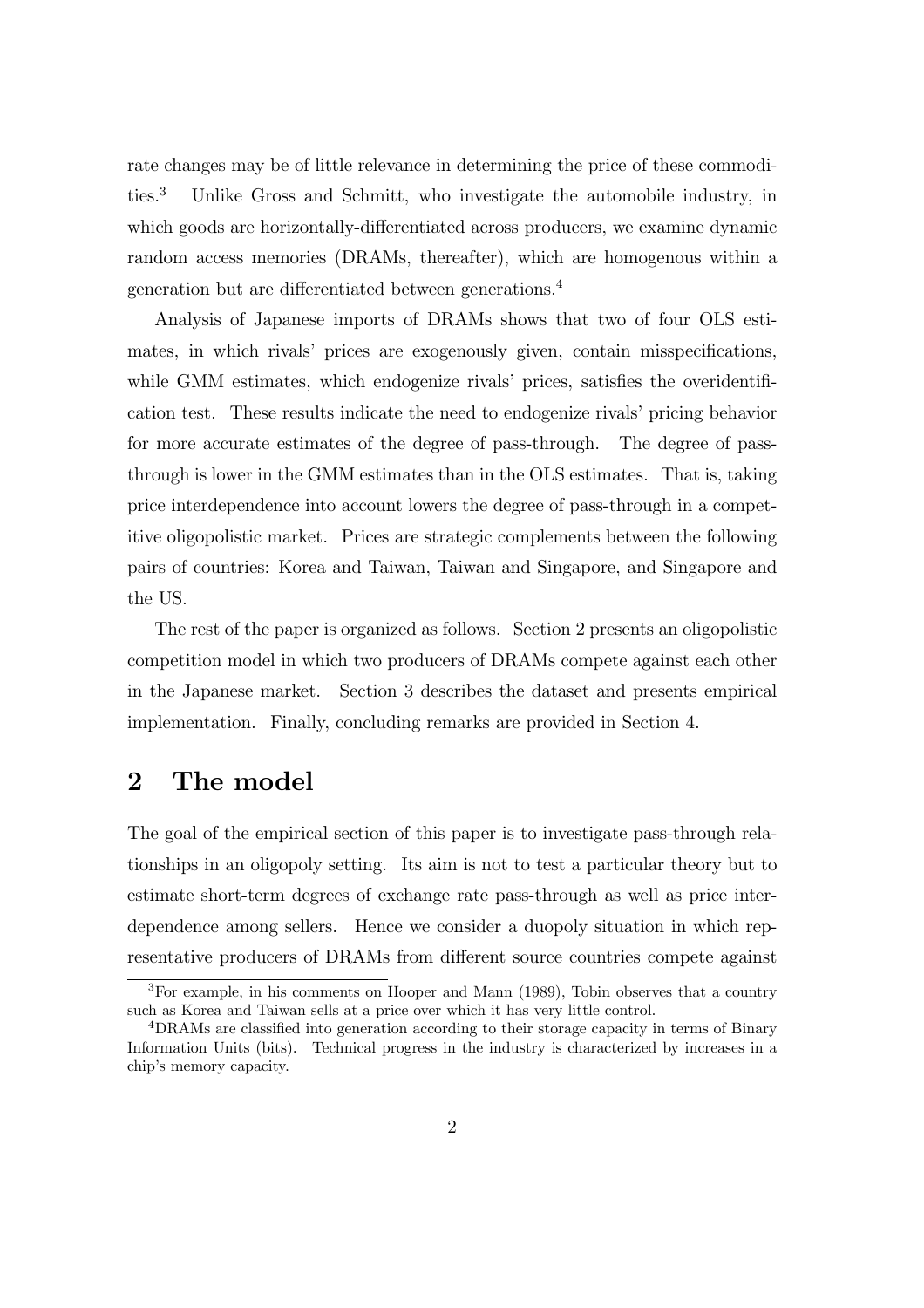each other in the Japanese market.

We assume that Company A produces DRAMs in Country A and Company B in Country B. The profits  $(\pi^A)$  of Company A and the profits  $(\pi^B)$  of Company B, which are calculated in terms of the local currency, can be expressed as follows.

$$
\pi^{A} = \left(\frac{P^{A}}{e^{A}} - c^{A}\right) f(p); \qquad \pi^{B} = \left(\frac{P^{B}}{e^{B}} - c^{B}\right) g\left(\frac{1}{p}\right); \tag{1}
$$

where  $P^A$  denotes the price of Company A's products in terms of the yen;  $P^B$ the price of Company B's products in terms of yen;  $p = \frac{P^A}{P^B}$  the relative price of the two companies' products;  $e^A$  the yen against Country A's currency;  $e^B$  the yen against Country B's currency;  $f(\cdot)$  the demand function for Company A's products  $(f'(\cdot) < 0)$ ;  $g(\cdot)$  the demand function for Company B's products  $(g'(\cdot) < 0)$ ;  $c^A$  the unit cost of Company A in Country A's currency; and  $c^B$  the unit cost of Company B in Country B's currency.

Maximizing (1) with respect to  $P^A$  and  $P^B$  and rearranging, we can derive the reaction function of Company A given the prices of Company B's products  $P^B$ . and that of Company B given the price of Company A's products  $P^A$ .

$$
\ln P^{A} = \frac{\eta^{A}}{1 + \eta^{A}} \ln P^{B} + \frac{1}{1 + \eta^{A}} \left( \ln e^{A} + \ln c^{A} \right). \tag{2}
$$

$$
\ln P^{B} = \frac{\eta^{B}}{1 + \eta^{B}} \ln P^{A} + \frac{1}{1 + \eta^{B}} \left( \ln e^{B} + \ln c^{B} \right). \tag{3}
$$

where  $\eta^A = \frac{\mu^{A} p}{\mu^A} > 0$  denotes the price elasticity of the markup of Company A's products, and  $\eta^B = \frac{\mu^{B}}{\mu^B p} > 0$  denotes the price elasticity of the markup of Company B's products.

Equations (2) and (3) are reference equations for the empirical implementation of the model. They show that the price of each company's products depends on its rival's price, own marginal costs, and the exchange rate. A stronger yen [decrease of  $e^{A}(e^{B})$ ] against Country A's currency (Country B's currency) reduces the cost of imports in terms of the yen. Consequently,  $P^A$  decreases, and so does  $P^B$ , since prices are strategic complements in a static Bertrand game. Likewise, a weaker yen against Country A's currency (Country B's currency) [increase of  $e^{A}(e^{B})$ ], leads to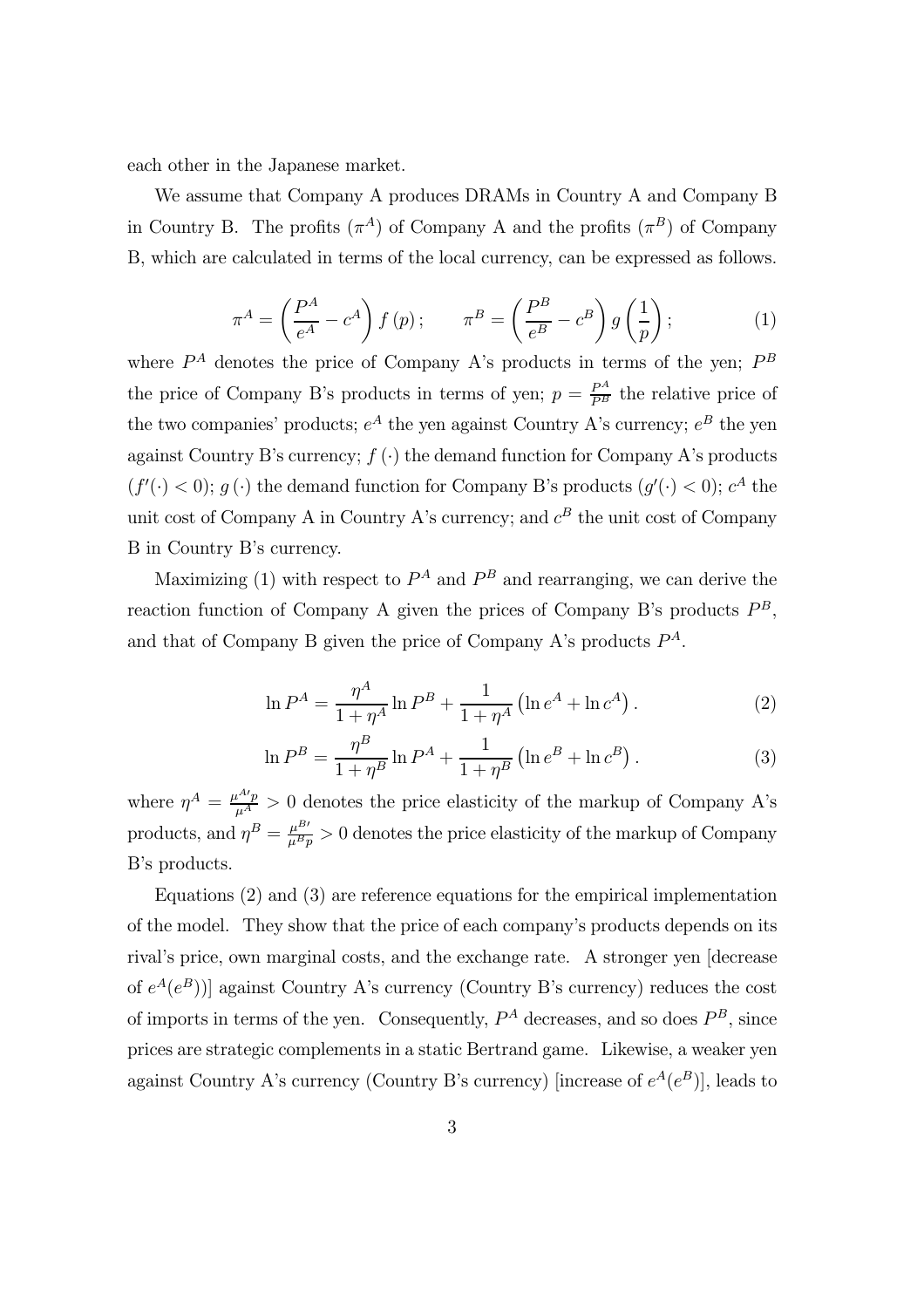an increase in both  $P^A$  and  $P^B$ . Since  $0 < \frac{1}{1+\eta^A} < 1$ ,  $0 < \frac{1}{1+\eta^B} < 1$ , the exchange rate pass-through is incomplete for both countries.

## 3 Empirical analysis

### 3.1 Data

Our empirical analysis concentrates on the pricing behavior of DRAM producers from several source countries in Japan from January 1997 to December 2001.<sup>5</sup> The source countries under consideration are South Korea (K), Taiwan (T), Singapore (S), and the United States (A). According to Table 2, these countries captured 76.4% to 94.5% of Japanese imports of DRAMs over the sample period. Other source countries have been excluded from the investigation because they are marginal exporters to the Japanese market, or because they expanded their market share only very recently (e.g. China).

Table 3 summarizes the sources of the data used in the empirical analysis. The variables are observed at monthly frequencies between 1997 and 2001. All the variables are in logarithms and are seasonally unadjusted. The prices  $(P<sup>j</sup>)$  are measured as unit-values in terms of the yen. They are calculated by the value of imports divided by the quantity of imports. The nominal exchange rates  $(E<sup>j</sup>)$  are defined as the yen per the currency of the source country. The remaining variable is the cost of production in the source countries  $(C<sup>j</sup>)$ , which is approximated by the producer price index (PPI) of the related sector, except for Taiwan for which the wholesale price index (WPI) is used.<sup>6</sup>

<sup>5</sup>Because the present HS Code table relevant to DRAMs was introduced in January 1997 the beginning of our sample - we use 60 sample data, which is relatively small.

<sup>6</sup>Several previous empirical studies use the unit labor cost and the price of raw materials as proxies for the marginal cost of production. The measure we use is determined partly by data availability and partly by our empirical approach.

In our data sets, neither unit-values of imports nor PPI reflect quality improvement. Using these variables are consistent with the assumption that goods are vertically differentiated across generations.

Among recent empirical studies on pass-through, or PTM, Takagi and Yoshida (2001), Feenstra, Gagnon, and Knetter (1996), and Hung, Kim, and Ohno (1993) also use PPI as a proxy for the marginal cost.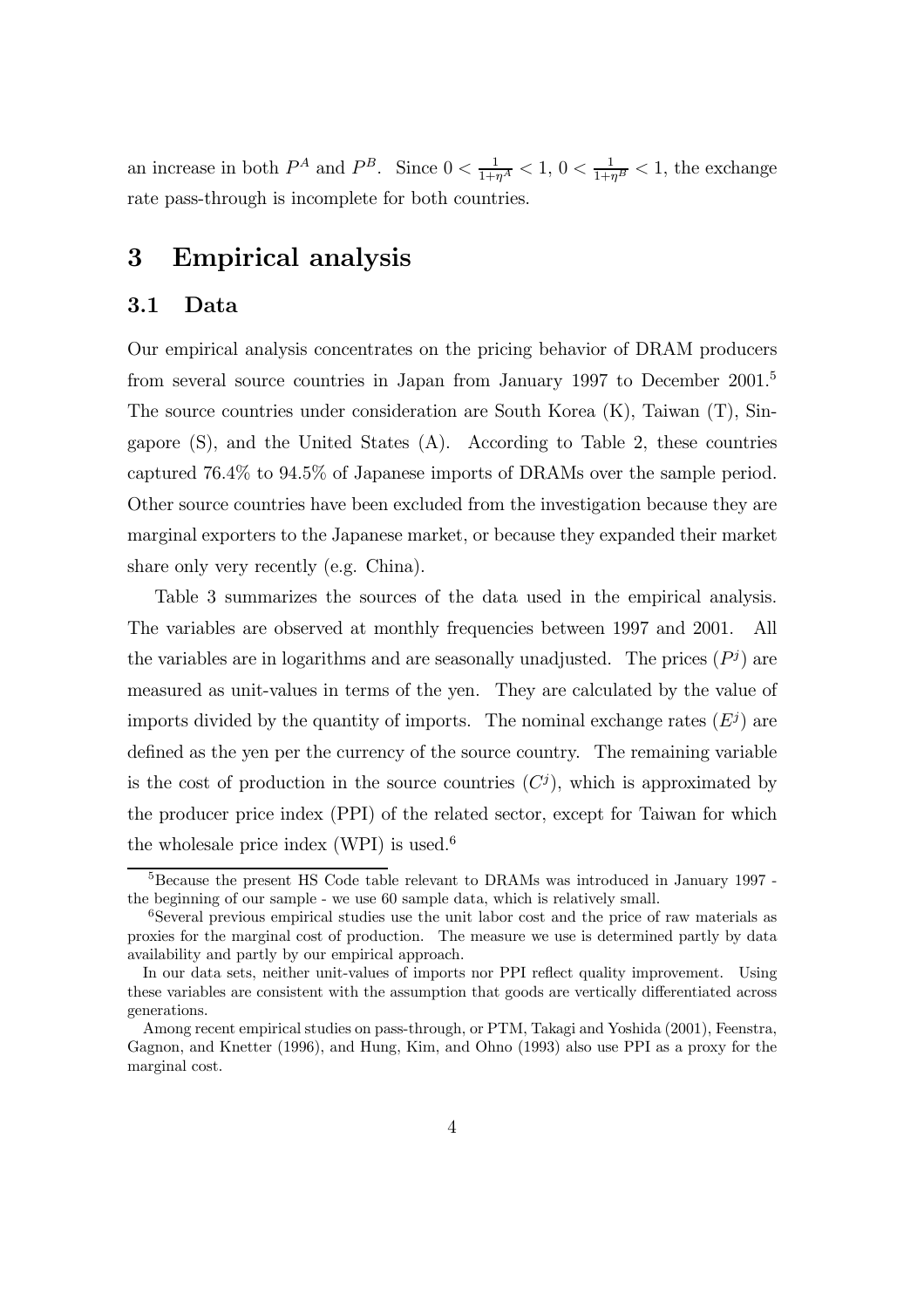In addition, we include three instrumental variables, which are to be used in the GMM estimation. These variables are  $(1)$  currency crisis dummy  $(DUM)$ ,  $(2)$ PPI of Japanese integrated circuits (ICs thereafter), and (3) capacity utilization ratio of Japanese electric machineries (CAP). The currency crisis dummy is used to control for drastic exchange rate fluctuations during the East Asian crisis, and takes 1 between July 1997 and December 1998, and 0 in the remaining period. PPI of Japanese ICs and capacity utilization ratio of Japanese electric machineries are chosen to control for prices of ICs produced by Japanese rival companies and demand for DRAMs in Japanese market, respectively.

#### 3.2 Estimation method

The main theoretical implication of the model in Section 2 is that rivalry may lower exchange rate pass-through on price-setting in an oligopolistic market. The goal of this empirical section is to investigate the role of rivalry on the degree of exchange rate pass-through. Based on equations (2) and (3), the model to be estimated is a set of best reply functions for producers from four source countries where price levels are determined simultaneously, with costs and exchange rates exogenously given..

$$
\Delta p_t^j = f\left[\Delta c_t^j, \Delta e_t^j, \Delta p_t^k\right],\tag{4}
$$

$$
j, k = K, T, S, A, \text{ and } j \neq k
$$

Before estimating equation (4), we need to impose model-relevant restrictions. Each source country prices DRAMs according to its own cost, exchange rate and competitors' prices. Thus, we explicitly introduce the constraint that the coefficients on other countries' costs and exchange rates are zero.<sup>7</sup>

<sup>7</sup>We test the non-stationarity of each of our data series using the Augmented Dickey-Fuller (1979) procedure and the Phillips and Perron (1988) procedure. Based on the results of the tests we decide that a system of simultaneous pricing consistent with equation (5) must be specified in the first difference, considering the possibility of small sample bias.

We then conduct cointegration tests among the four source-country price levels. The results of the tests show that a hypothesis of no cointegrating vector cannot be rejected.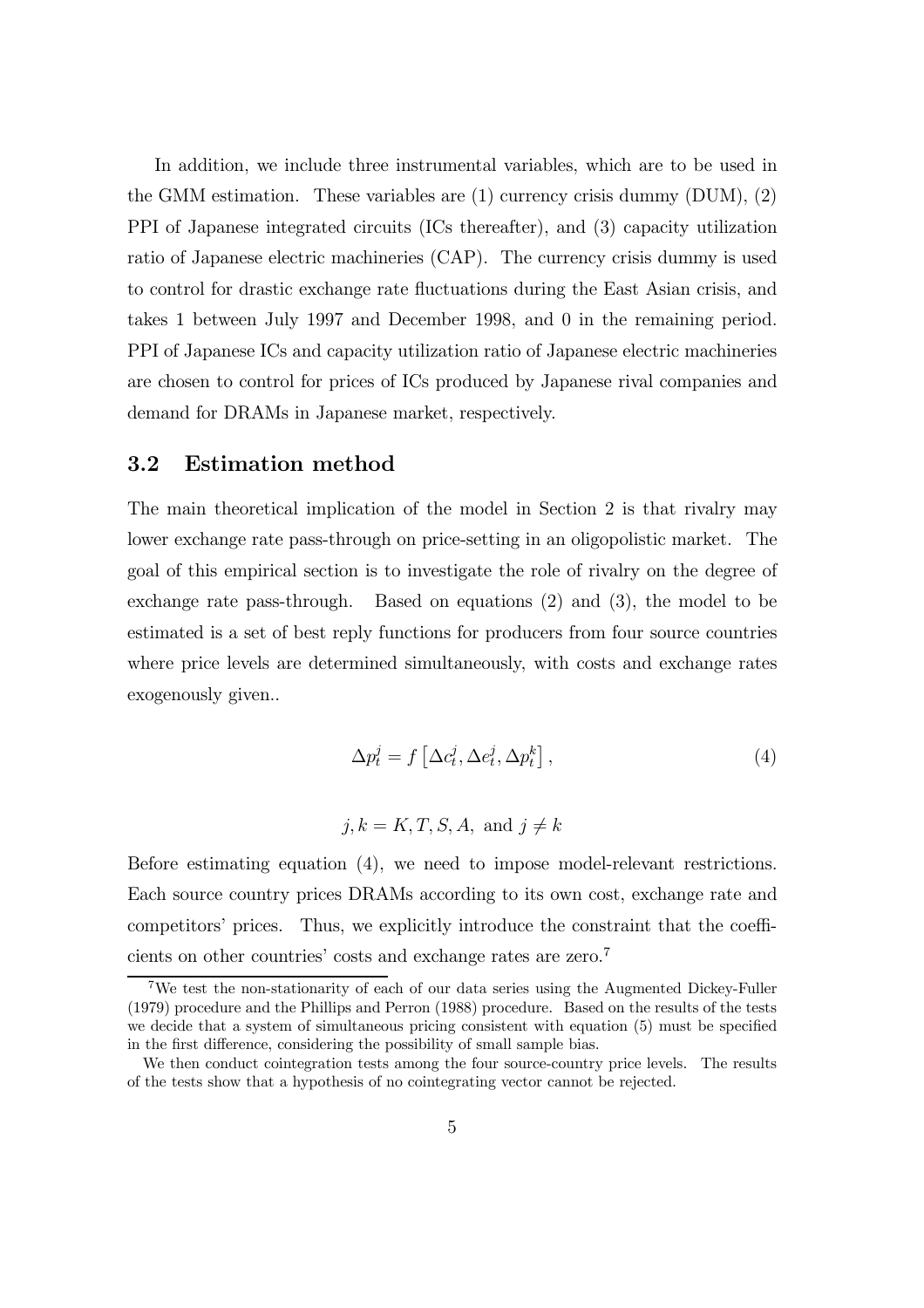We first conduct OLS estimates, which regard rivals' prices as exogenously given. Then we regress four simultaneous-equations systems for the best reply functions using GMM, and compare the results of the two estimates. We also include the following instrumental variables for each test; exchange rates, costs, prices of rival countries, Japanese PPI and capacity utilization ratio.

### 3.3 Results

In this section, we compare the estimation results in Table 4, which regard rivals' prices as exogenously given, to those in Table 5, which endogenize rivals' prices. The Ramsey tests in Table 4 reject the null hypothesis of no misspecification at 5% significance level in two of the four estimates. In contrast, the results in Table 5 satisfy the overidentifying restrictions at 5% significance level. These two results indicate the need to endogenize rivals' prices in the estimation.

Then we look at the short-term effects of exchange rate fluctuations on producers' own prices. The pass-through coefficients are equal to coefficients of the parameter  $E^j$ . Table 5 shows that the pass-through coefficient is positive at 1% significance level in the case of Korea, which is the top-ranking producer of DRAMs. For other countries the pass-through coefficients are negative or insignificant. There are considered to be two reasons why only one country has significantly positive pass-through coefficients. First, as discussed in Section 1, because of the severe competition in the DRAM market, each producer has very limited control of their prices. Second, since we use monthly data with no lags in estimation, the exchange rate fluctuations may not have been fully reflected in prices in such a short time<sup>8</sup>. The estimated pass-through coefficient of Korea in Table 4 is 19.5%, while that in Table 5 is 6.4%. This result is consistent with Gross and Schmitt, and shows that endogenizing price interdependence lowers the

<sup>8</sup>For comaprison, Gross and Schmitt's estimated degrees of pass-through are 20-50%, which are much higher than ours. The following two factors may explain this difference. One is that Gross and Schmitt use quarterly data, which may magnify the effects of exchange rate fluctuations on prices due to the longer period of time. The other is that they use automobile exports from industrialized countries, which are highly differentiated. Thus each producer may exert more power to control their prices and pass-through exchange rate fluctuations.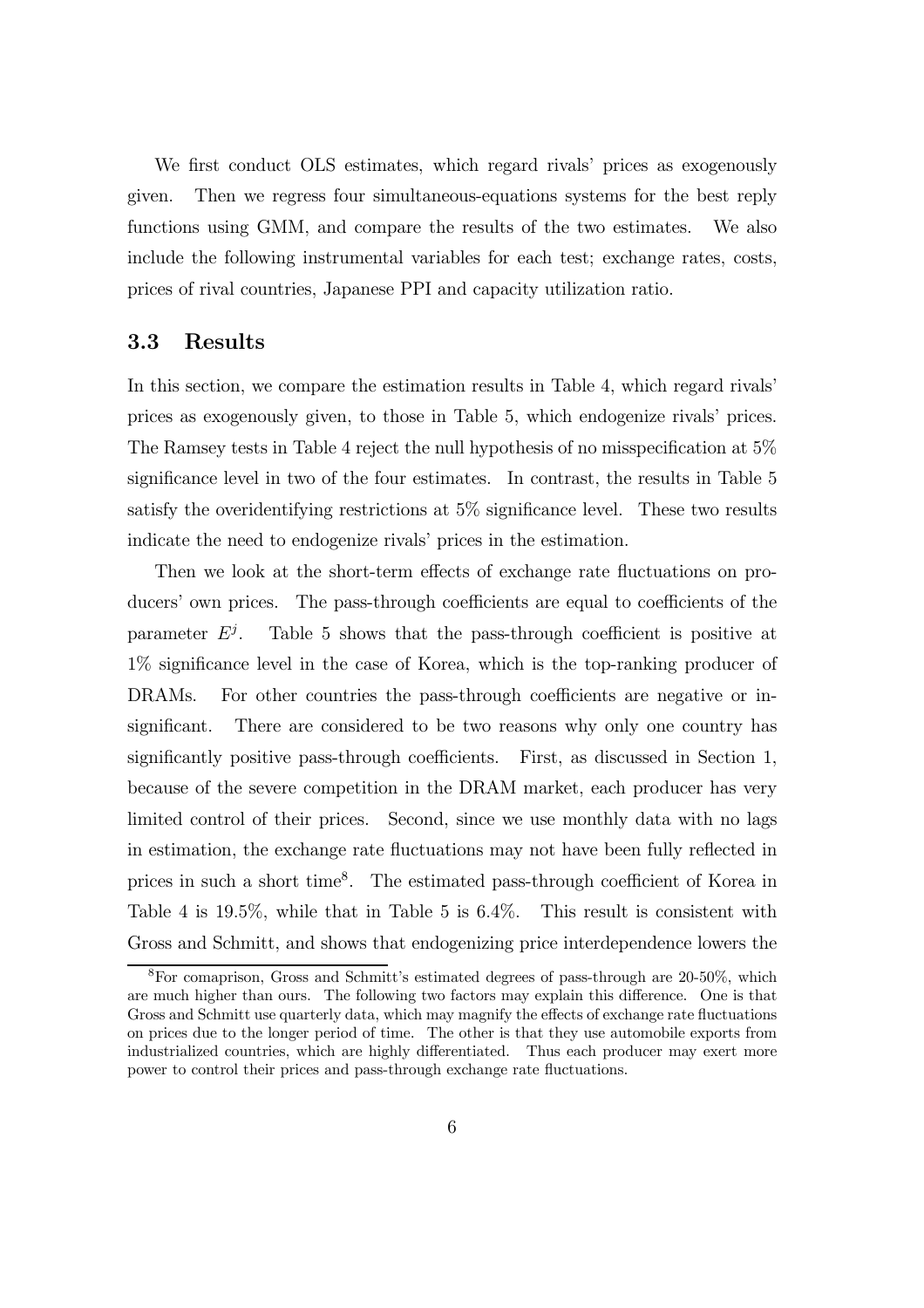pass-through coefficient.

The coefficients on costs are significantly positive in Taiwan and the USA, but is significantly negative in Korea in Table 5. The negative coefficient for Korea may result from the government subsidization to a DRAM producer (Hynix), which has been strongly accused of the US Trade Representatives<sup>9</sup>.

There is the issue of short-term price rivalry among producers. The results show that price-rivalry is source-country specific. Korea and Taiwan, Taiwan and Singapore, and Singapore and the US, react positively to each other's price changes. In contrast, Taiwan and the US react negatively to each other's price changes. This result suggests that DRAMs produced by these two countries may not compete against each other. One possible explanation is the complementarity in production between the two countries. For instance, Taiwanese producers are famous for their success in foundry services after the late 1990's. The US fabless ventures, which are engaged only in designing products, foundry-commissioned manufactures with Taiwanese producers.

Finally, we provide the estimation results of 3SLS in Table 6 in order to show the robustness of our results. The results in Table 6 satisfy the overidentifying restrictions at 5% significance level. The pass-through coefficient of Korea is 5%, almost the same as that estimated by GMM. There are also the same pattern of price rivalry as in Table 5.

## 4 Concluding remarks

This paper analyzes the pass-through of Japanese imports of DRAMs from East Asian countries. Comparing OLS estimates to GMM estimates, we show a misspecification in the OLS estimates and the need to endogenize pricing behavior. The results also show that the degree of pass-through estimated by GMM is lower than that by OLS, and that prices are strategic complements among rival countries.

<sup>9</sup>Hynix is Korea's second largest semiconductor manufacturer and in trouble during 2001-2002. The USTR reports that aid to Hynix was provided in complex refinancing agreements involving debt rollovers, partial debt agreements, interest rate reductions, new lending and other forms of assistance.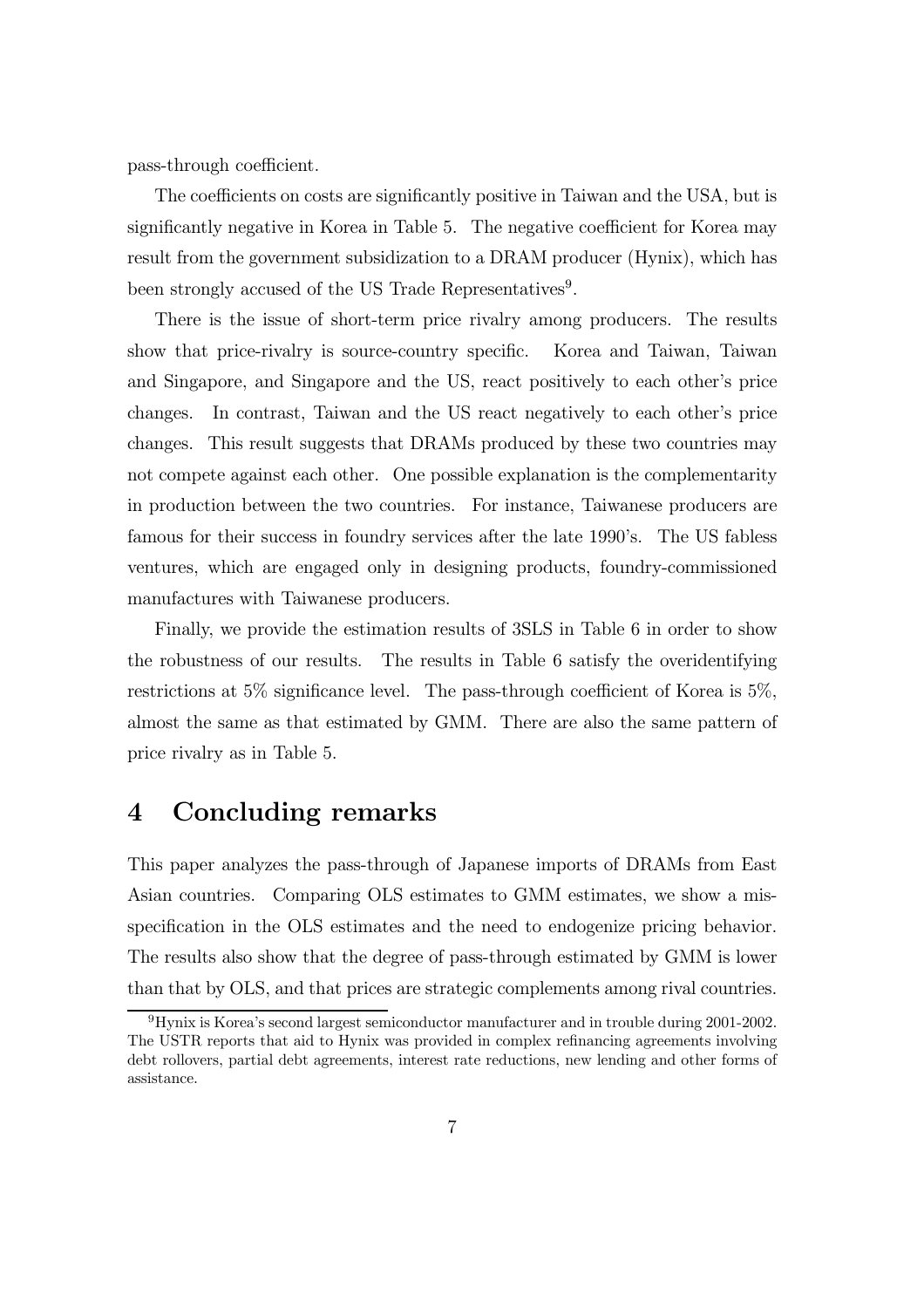## References

- [1] Athukorala, P., 1991. Exchange Rate Pass-Through: The Case of Korean Exports of Manufactures. Economics Letters 35, 79-84.
- [2] Dickey, D. A., and W. A. Fuller, 1979. Distribution of the Estimators for Autoregressive Time Series with a Unit Root. Journal of the American Statistical Association, 74, 427-431.
- [3] Dornbusch, R., 1987. Exchange Rates and Prices. American Economic Review 77, 93-106.
- [4] Feenstra, R. C., 1989. Symmetric Pass-Through of Tariffs and Exchange Rates Under Imperfect Competition: an Empirical Test. Journal of International Economics 27, 25-45.
- [5] Feenstra, R. C., J. E. Gagnon, and M. M. Knetter, 1996. Market Share and Exchange Rate Pass-Through in World Automobile Trade. Journal of International Economics 40, 187-207.
- [6] Gross, D. M., and N. Schmitt, 2000. Exchange Rate Pass-Through and Dynamic Oligopoly: An Empirical Investigation. Journal of International Economics 52, 89-112.
- [7] Hooper, P. and C. L. Mann, 1989. Exchange Rate Pass-Through in the 1980s: The Case of U.S. Imports of Manufactures. Brookings Papers on Economic Activity, I, 297-337.
- [8] Hung, W., Y. Kim, and K. Ohno, 1993. Pricing Exports: A Cross-Country Study. Journal of International Money and Finance, 12, 3-28.
- [9] Ito, T., E. Ogawa, and Y. N. Sasaki, 1998. How Did the Dollar Peg Fail in Asia? Journal of the Japanese and International Economics 12, 256-304.
- [10] Lee, J., 1995. Pricing-to-Market in Korean Manufacturing Exports. International Economic Journal Vol. 9, no. 4, 1-12.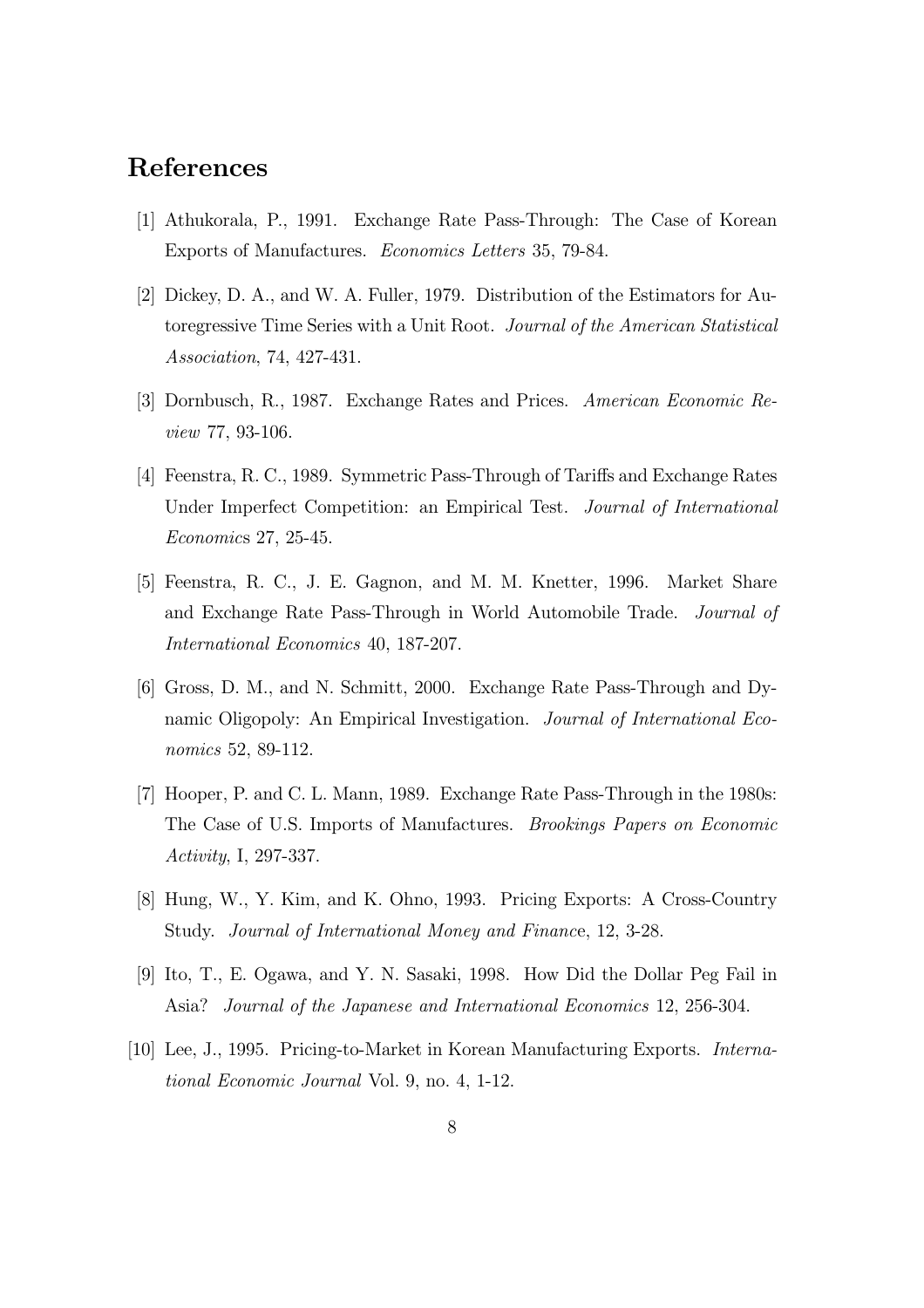- [11] Menon, J., and J. L. Tongzon, 1994. Exchange Rates and Export Pricing in a Small Open NIC: The Singaporean Experience. Singapore Economic Review, Vol. 38, No. 2, 201-211.
- [12] Phillips P. C. B., and P. Perron, 1988. Testing for a Unit Root in Time Series Regression. Biometrika, 75, 335-346.
- [13] Takagi, S., and Y. Yoshida, 2001. Exchange Rate Movements and Tradable Goods Prices in East Asia: An Analysis Based on Japanese Customs Data, 1988-1999. IMF Staff Papers Vol. 48, No. 2.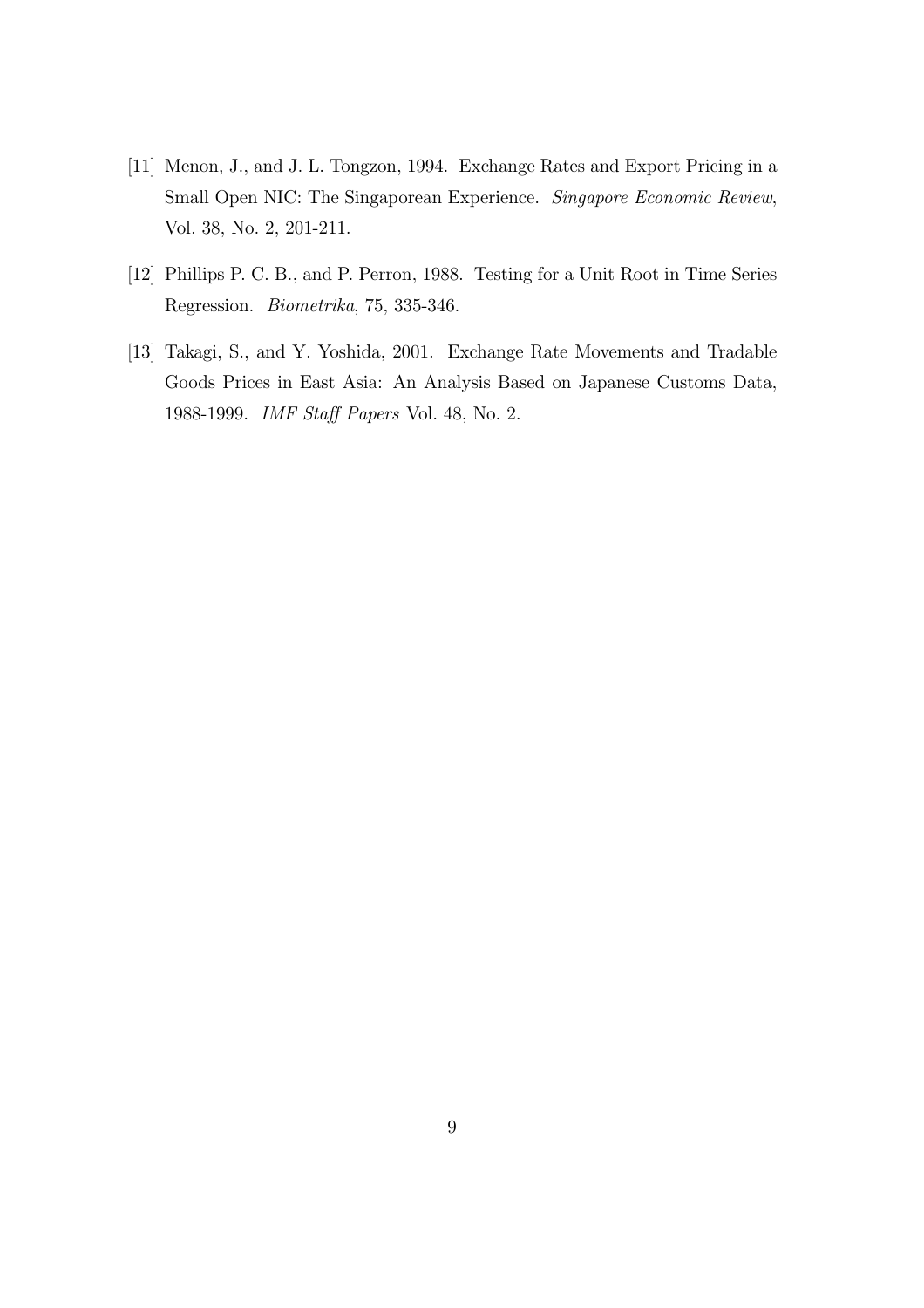### Table 1

Previous Empirical Studies on the Exchange Rate Pass-Through of Eat Asian Countries

| Focus                             | Authors                          | Countries                                                                                                           | Data                                                                                                                 |
|-----------------------------------|----------------------------------|---------------------------------------------------------------------------------------------------------------------|----------------------------------------------------------------------------------------------------------------------|
| Rivalry                           | Hung, Kim, and<br>Ohno (1993)    | 14 industrialized<br>countries and 2 Asian<br>NIEs (Korea and Taiwan)                                               | Quarterly weighted-<br>average of export<br>price data of wide<br>range of commodities<br>from 1970 to 1989          |
| Rivalry                           | Ito, Ogawa, and<br>Sasaki (1998) | East Asian countries<br>(Thailand, Indonesia,<br>Korea, Taiwan,<br>Singapore, Philippines)<br>vs. Japan and the USA | Monthly aggeragate<br>export and import<br>price data of East<br>Asian countries from<br>1986-1996                   |
| Not specified                     | Takagi and Yoshida<br>(2001)     | East Asian countries<br>(Indonesia, Malaysia,<br>Philippines, Singapore,<br>Thailand), Germany, and<br>the USA      | Monthly Japanese<br>export and import<br>price data of 20 nine-<br>digit industrial<br>commodities from<br>1988-1999 |
| Market share<br>and rivalry       | Lee (1995)                       | Korea                                                                                                               | Quarterly Korean<br>export price data of<br>16 commodities from<br>1980 to 1990                                      |
| Demand<br>pressure and<br>rivalry | Athukorala (1991)                | Korea                                                                                                               | Quarterly Korean<br>export price data of<br>four four-digit<br>commodities from<br>1980-1989                         |
| Demand<br>pressure and<br>rivalry | Menon and<br>Tongzon (1995)      | Singapore                                                                                                           | Quarterly<br>Singaporean export<br>price data of four<br>two-digit<br>commodities from<br>1978 to 1993               |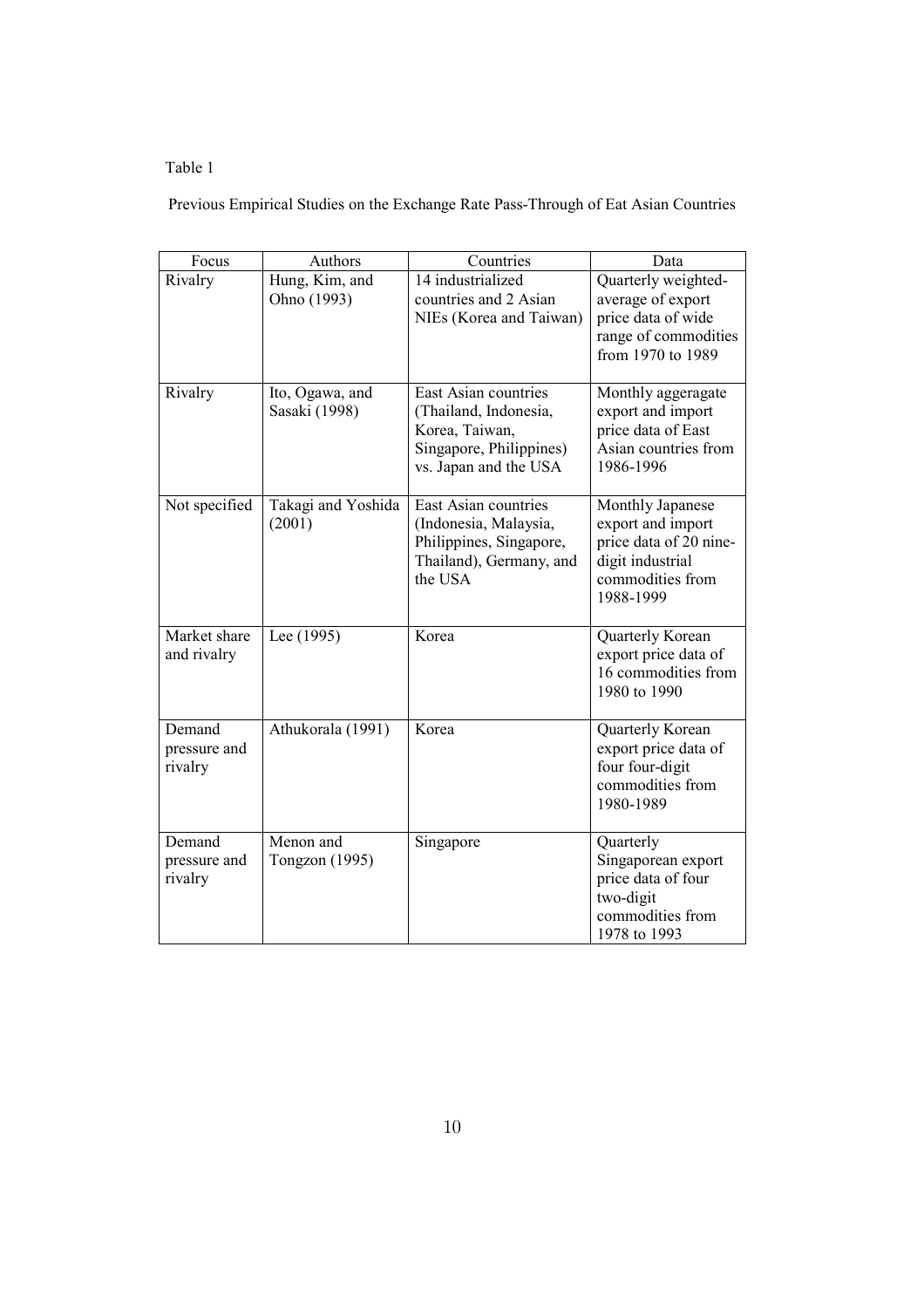|                                         | dram |      |  |
|-----------------------------------------|------|------|--|
| Country                                 | 1997 | 2001 |  |
| Korea (K)<br>(weight, $\%$ )            | 51.7 | 37.5 |  |
| Taiwan (T)<br>(weight, $\%$ )           | 16.9 | 20.5 |  |
| Singapore (S)<br>(weight, $\%$ )        | 14.1 | 8.3  |  |
| USA(A)<br>(weight, $\%$ )               | 11.8 | 10.1 |  |
| $Sum$ (= $K+T+S+A$ )<br>(weight, $\%$ ) | 94.5 | 76.4 |  |
| World<br>(Yen billion)                  | 256  | 210  |  |

Table 2: Structure of Japanese Imports of DRAMs

Source: Trade statistics of Ministry of Finance.

#### Table 3: Data Sources

|                                                        | Data                                                                                                                                                                  | Sources                                                                                                               |
|--------------------------------------------------------|-----------------------------------------------------------------------------------------------------------------------------------------------------------------------|-----------------------------------------------------------------------------------------------------------------------|
| Yen / US\$<br>Yen /Won<br>Yen $\sqrt{S\$<br>Yen / NT\$ | Nominal exchange rates (End of period)                                                                                                                                | Bank of Japan<br>Bank of Korea<br>Statistics Singapore<br>National Statistics of Taiwan                               |
| <b>DRAM</b>                                            | Unit value of imports (Seasonally unadjusted)<br>HS854213021                                                                                                          | Japan Customs                                                                                                         |
| USA<br>Korea<br>Taiwan $(*)$<br>Singapore<br>Japan     | Producer price index (Seasonally unadjusted)<br>MOS Memory Devices -DRAM<br>MOS Memory<br>Semi Conductors<br>Machinery and Transport Equipment<br>Integrated circuits | Bureau of Labor Statistics<br>Bank of Korea<br>National Statistics of Taiwan<br>Statistics Singapore<br>Bank of Japan |
| lapan                                                  | Capacity utilization ratio (Seasonally unadjusted)<br>Electrical Machinery                                                                                            | Ministry of Economy, Trade and Industry                                                                               |

Note: Wholesale price index.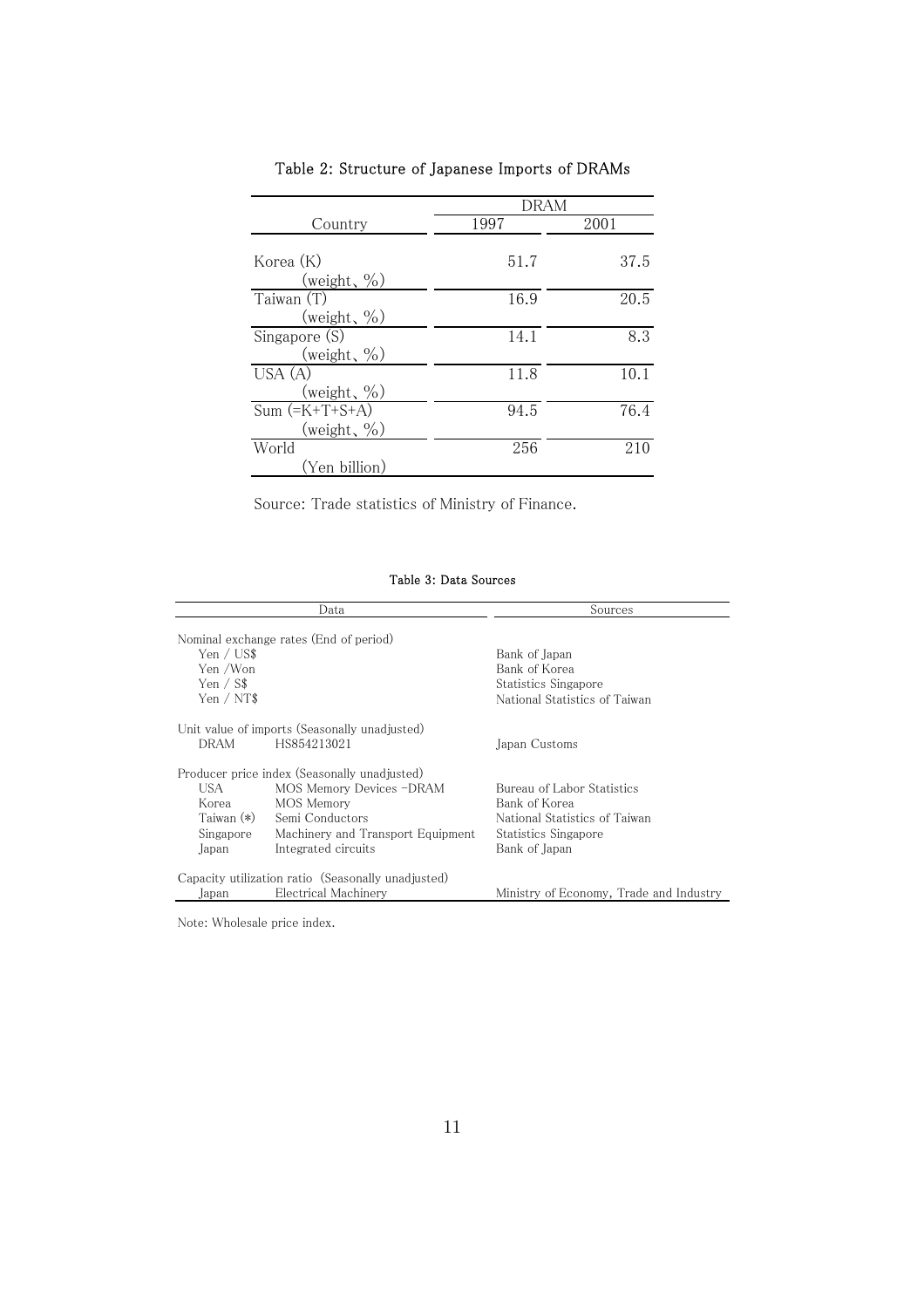| <b>DRAM</b>                  |                        |                        |                        |                        |
|------------------------------|------------------------|------------------------|------------------------|------------------------|
|                              | $\triangle P^J$        |                        |                        |                        |
|                              | Korea (j=K)            | Taiwan (j=T)           | Singapore (j=S)        | USA $(i=A)$            |
| $\Delta P^{K}$               |                        | 1.402<br>$(0.17)$ **   | $-0.330$<br>$(0.14) *$ | $-0.168$<br>(0.22)     |
| $\triangle P^{T}$            | 0.434<br>$(0.05)$ **   |                        | 0.292<br>$(0.08)$ **   | $-0.306$<br>$(0.12)$ * |
| $\triangle P^S$              | $-0.167$<br>(0.12)     | 0.841<br>$(0.19)$ **   |                        | 1.158<br>$(0.12)$ **   |
| $\triangle P^A$              | $-0.101$<br>(0.09)     | $-0.372$<br>$(0.15)$ * | 0.534<br>$(0.06)$ **   |                        |
| $\triangle C^j$              | $-0.134$<br>$(0.06)$ * | 0.059<br>(0.08)        | $-0.156$<br>$(0.06)$ * | 0.132<br>(0.07)        |
| $\triangle E^{j}$            | 0.195<br>$(0.06)$ **   | $-0.137$<br>(0.08)     | 0.096<br>(0.07)        | $-0.068$<br>(0.07)     |
| <b>DUM</b>                   | 0.05<br>(0.11)         | $-0.12$<br>(0.20)      | 0.07<br>(0.12)         | $-0.09$<br>(0.18)      |
| Number of observations       | 58                     | 58                     | 58                     | 58                     |
| Standard error of regression | 0.47                   | 0.86                   | 0.53                   | 0.77                   |
| Adjusted R-squared           | 0.82                   | 0.76                   | 0.77                   | 0.81                   |
| Durbin-Watson                | 2.18                   | 1.99                   | 2.22                   | 2.49                   |
| Ramsey's test                | 12.40 **               | 1.29                   | 3.52                   | $5.42*$                |

#### Table 4: OLS Estimates

Notes: 1 Standard errors in parenthesis.

2 \* indicates significance at the 5% level .

\*\* indicates significance at the 1% level .

| <b>DRAM</b>                                |                         |                         |                         |                         |
|--------------------------------------------|-------------------------|-------------------------|-------------------------|-------------------------|
|                                            | $\triangle P^j$         |                         |                         |                         |
|                                            | Korea $(j=K)$           | Taiwan (j=T)            | Singapore $(j=S)$       | USA $(j=A)$             |
| $\triangle P^{K}$                          |                         | 1.304<br>$(0.05)$ **    | $-1.004$<br>$(0.07)$ ** | 1.171<br>$(0.14)$ **    |
| $\triangle \text{P}^\text{T}$              | 0.699<br>$(0.03)$ **    |                         | 0.843<br>$(0.02)$ **    | $-1.095$<br>$(0.06)$ ** |
| $\triangle \text{P}^\text{S}$              | $-0.661$<br>$(0.04)$ ** | 1.087<br>$(0.03)$ **    |                         | 1.400<br>$(0.04)$ **    |
| $\triangle \text{P}^{\text{A}}$            | 0.390<br>$(0.04)$ **    | $-0.704$<br>$(0.03)$ ** | 0.679<br>$(0.02)$ **    |                         |
| $\triangle \text{C}^{\text{j}}$            | $-0.051$<br>$(0.01)$ ** | 0.024<br>$(0.01)$ **    | $-0.004$<br>(0.00)      | 0.034<br>$(0.01)$ **    |
| $\triangle E^{j}$                          | 0.064<br>$(0.01)$ **    | 0.000<br>(0.00)         | 0.012<br>(0.01)         | $-0.016$<br>(0.01)      |
| <b>DUM</b>                                 | 0.178<br>$(0.08)$ *     | $-0.307$<br>$(0.12)$ *  | 0.260<br>$(0.11) *$     | $-0.336$<br>(0.15)      |
| Number of observations                     | 58                      | 58                      | 58                      | 58                      |
| Standard error of regression               | 0.60                    | 0.90                    | 0.77                    | 1.03                    |
| Adjusted R-squared                         | 0.73                    | 0.77                    | 0.71                    | 0.69                    |
| Durbin-Watson                              | 1.88                    | 1.88                    | 1.88                    | 1.89                    |
| L.R. test for overidentifying restrictions |                         | $\chi^2(28) = 39.8481*$ |                         |                         |

#### Table 5: GMM Estimates

Notes: 1 Standard errors in parenthesis.

2 \* indicates significance at the 5% level .

\*\* indicates significance at the 1% level .